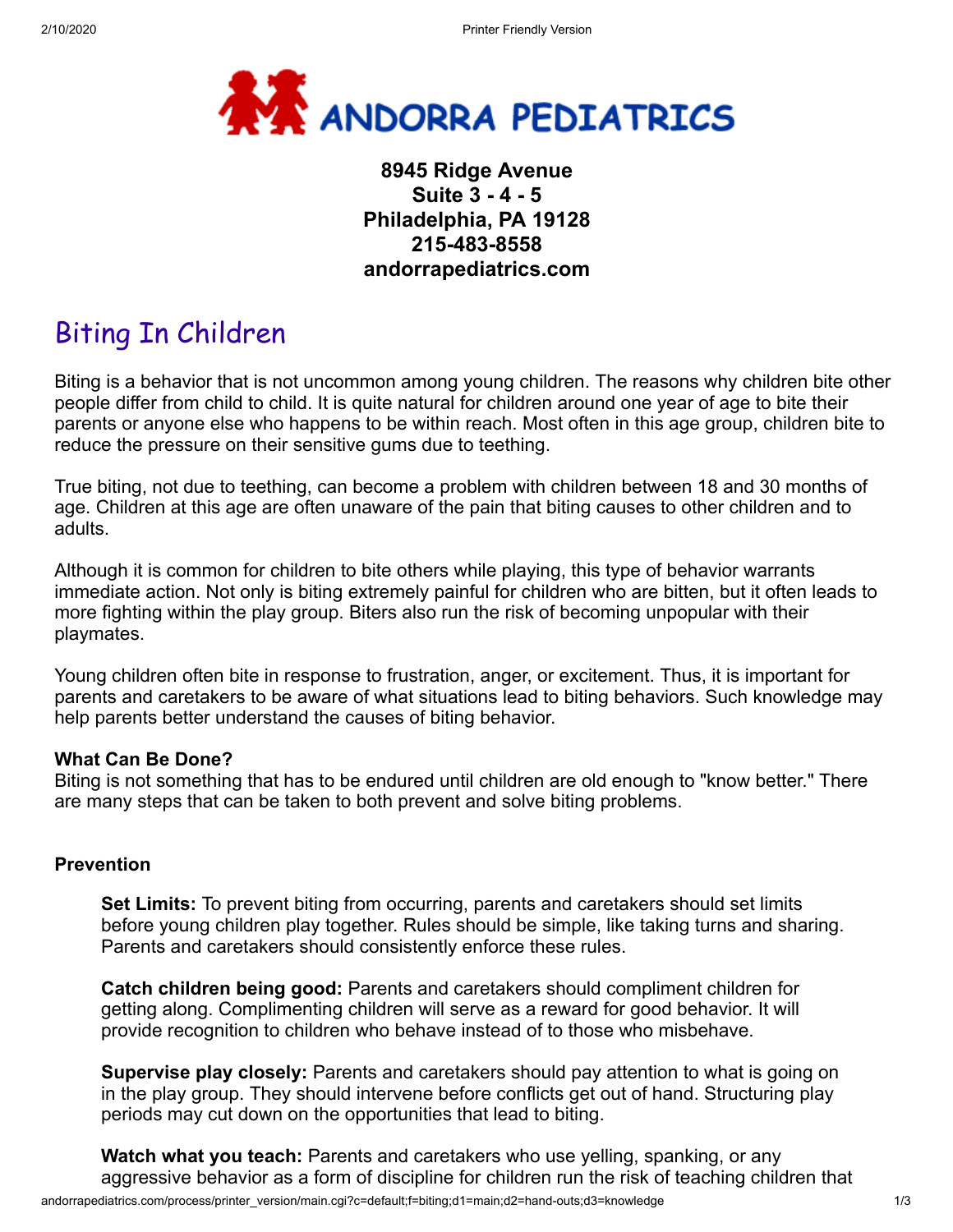aggressive behavior is acceptable in certain situations, especially in solving conflicts. Adults who hit, yell, and/or throw things when they are mad are teaching their children to be aggressive when they are mad.

# **Intervention**

**Identify times when biting occurs:** Parents and caretakers should observe times and situations when children resort to biting. They should use this information to change or avoid these situations. For example, if children bite whenever they play in a large play group, steps should be taken to limit the number of children in the group. Or, if children bite whenever they are with a specific playmate, steps should be taken to separate the two children during play time. If a pattern to the biting behavior is detected, the situations that lead to the biting behavior, if possible, should be avoided. It may be necessary for parents and caretakers to simplify play times, to make play groups smaller, and to make play periods shorter.

**Use brief time outs:** Parents and caretakers should use a brief reprimand, such as, "No biting. Biting hurts. Time out." They should then place the children who bite in time-out. These children should be allowed to return to the play group after they are quiet and under control. Parents or caretakers should then provide positive attention, showing children who bite that there are better ways to communicate and be noticed.

**Provide alternatives to biting:** Parents and caretakers should tell children what they could do instead of biting. For example, "Instead of biting when you're mad, just walk away." Or, "Instead of biting when you're mad, ask the teacher for help." Children should then be asked to repeat the alternatives back.

**Focus attention on the child who was bitten:** Parents and caretakers should give all the toys, fuss, and attention to the bitten child. If children bite for attention, or to get a reaction from adults, they will soon learn that there are better ways to be noticed. If, for example, one child bites another in a dispute over a toy, the toy should be given to the bitten child. This will teach biters that biting will not bring about the desired result.

**Seek professional help for persistent biting:** If biting continues to be a chronic problem despite repeated attempts to intervene, professional help may be necessary to clarify the reasons for biting and to eliminate the behavior.

# **What Not To Do**

- Biting should not be ignored in the hope that it will quickly go away. In most cases, it will not.
- No matter how frustrated parents become in their attempts to eliminate biting in children, biting children back to teach them a lesson is NEVER recommended. If this sends any message at all it is that adults hurt people, too.
- In most cases, very young children are unlikely to make any connection between the hurt they feel from being bitten, and the hurt they have caused by biting.

# **When Will The Biting Stop?**

- In most cases biters cease biting as their language skills increase.
- As language skills improve, children become able to use words to express frustration and anger.
- This usually occurs around the age of three.